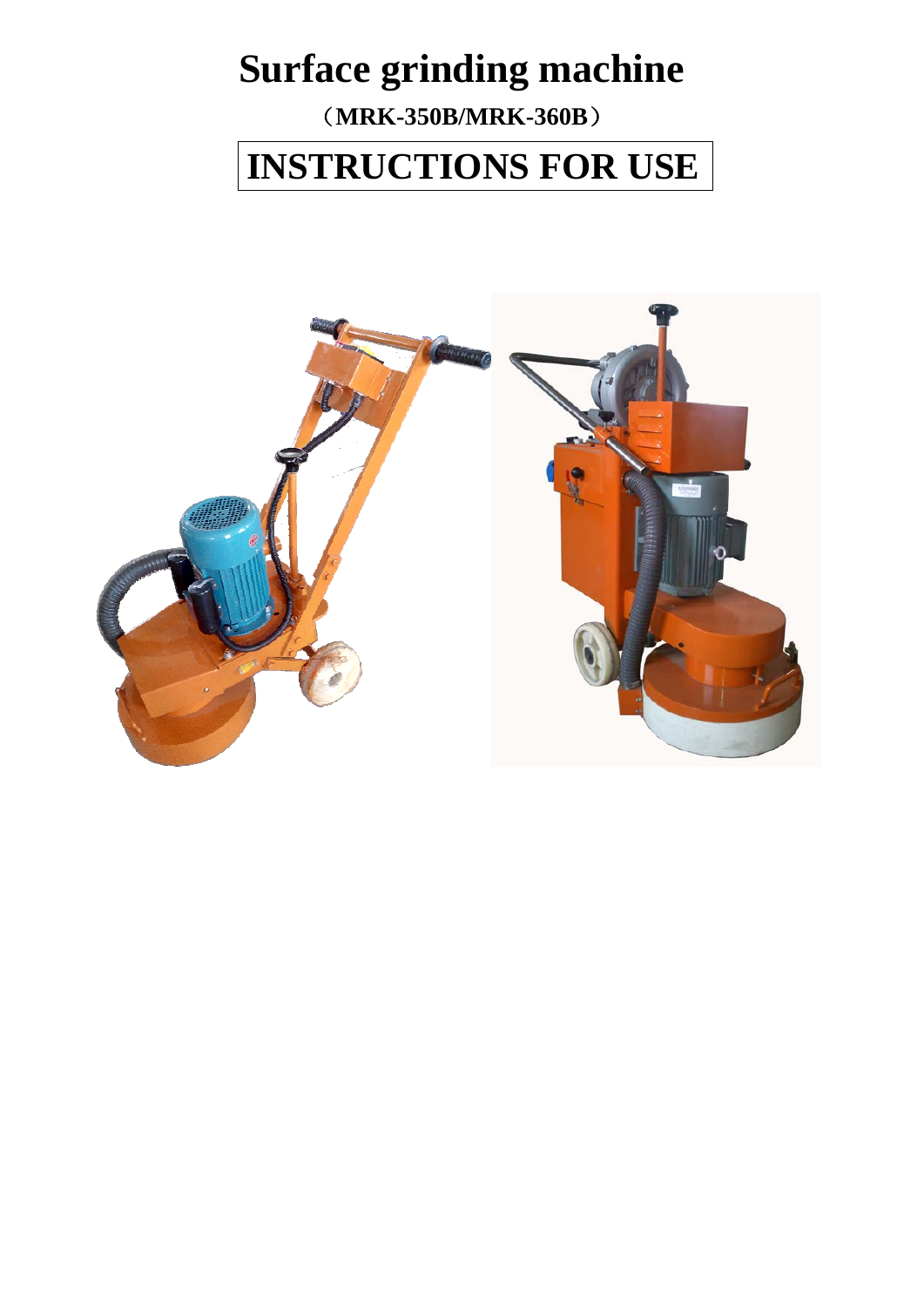# **Catalogue**

| $\longrightarrow$ |                                                                 |
|-------------------|-----------------------------------------------------------------|
| $\equiv$          |                                                                 |
| 三                 |                                                                 |
|                   | 1                                                               |
|                   | $\overline{2}$                                                  |
| 四                 |                                                                 |
|                   |                                                                 |
|                   |                                                                 |
|                   |                                                                 |
| Ŧī.               |                                                                 |
|                   | 1                                                               |
|                   |                                                                 |
| 六                 | Daily check and maintenance and scheduled Maintenance-------5-6 |
|                   | $\mathbf{1}$                                                    |
|                   | 2                                                               |
| 七                 |                                                                 |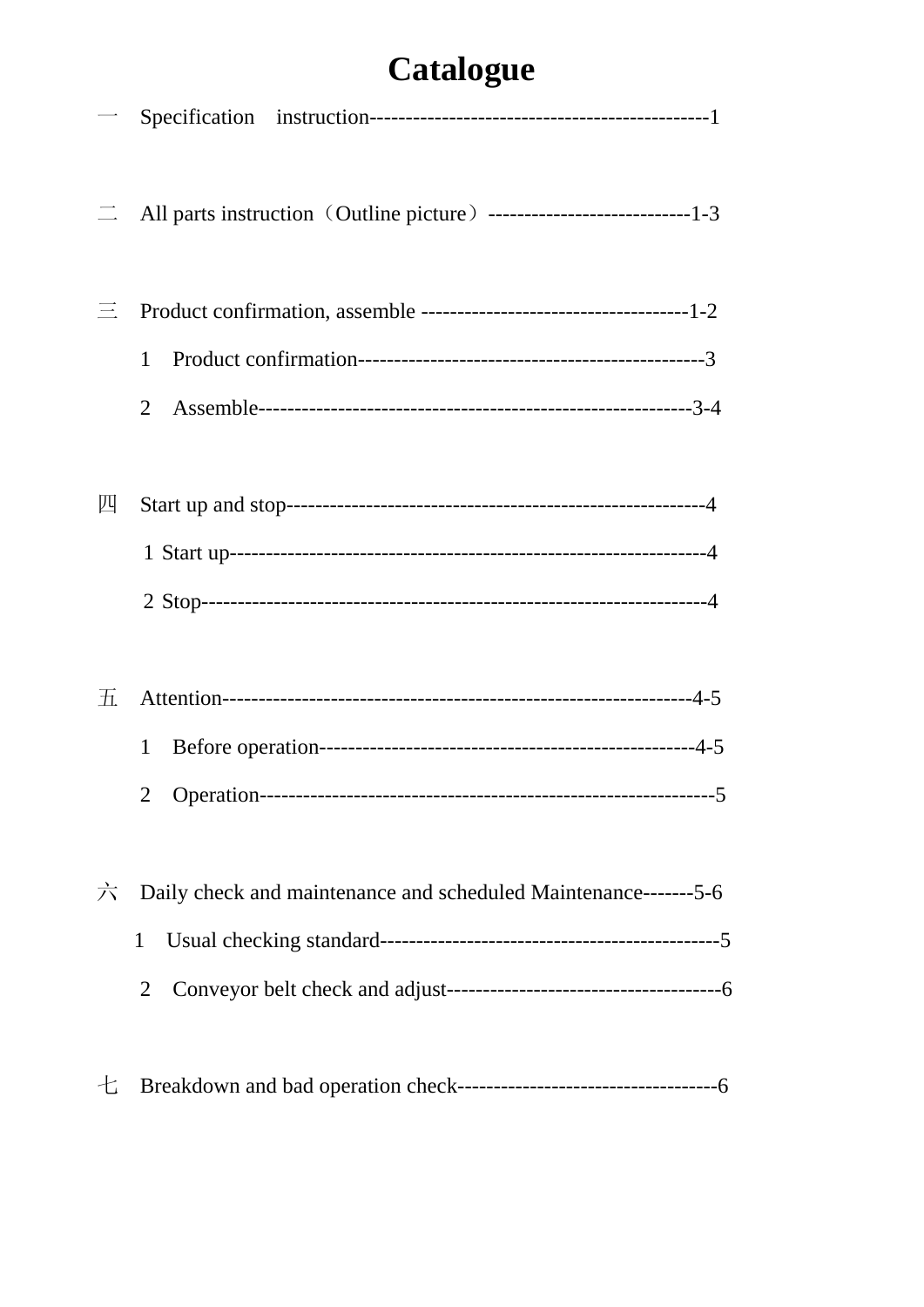## Specification instruction

| Model              | <b>MRK-350B</b>          |
|--------------------|--------------------------|
| Weight(kg)         | $100$ kgs                |
| Work area          | 340mm                    |
| Speed              | 680rpm                   |
| Motor Type         | Entire sealed fan-shaped |
| <b>Motor Power</b> | $2.2$ KW                 |
| Motor Voltage      | 220-240V                 |

| Model                           | <b>MRK-360B</b>        |                          |  |  |
|---------------------------------|------------------------|--------------------------|--|--|
| $L \times W \times H$           | 900×400×1000mm         |                          |  |  |
|                                 | (Handle length: 800mm) |                          |  |  |
| Total weight:                   | 115KGS                 |                          |  |  |
| Grinding Width                  | 340mm                  |                          |  |  |
| Speed                           | $0-1500$ r.p.m         |                          |  |  |
|                                 | type                   | Entire sealed fan-shaped |  |  |
|                                 | Power                  | 3.0KW                    |  |  |
| <b>Motor Specification</b>      | Frequency              | 50 HZ                    |  |  |
|                                 | Voltage                | 220-240V                 |  |  |
|                                 | Output                 | 0.55KW                   |  |  |
|                                 | Wind power             | 2.2m <sup>2</sup> /min   |  |  |
| Vacuum cleaner<br>specification | Wind pressure          | 16.7Kpa                  |  |  |
|                                 | Voltage                | 220-240V                 |  |  |
|                                 | Capacity               | 20L                      |  |  |

#### Remarks:

- 1. The machine specification will have some difference from the instruction for different choice in parts and request.
- 2. The motor will be hot when long time working, please do not touch.

# 二.**All parts instruction**

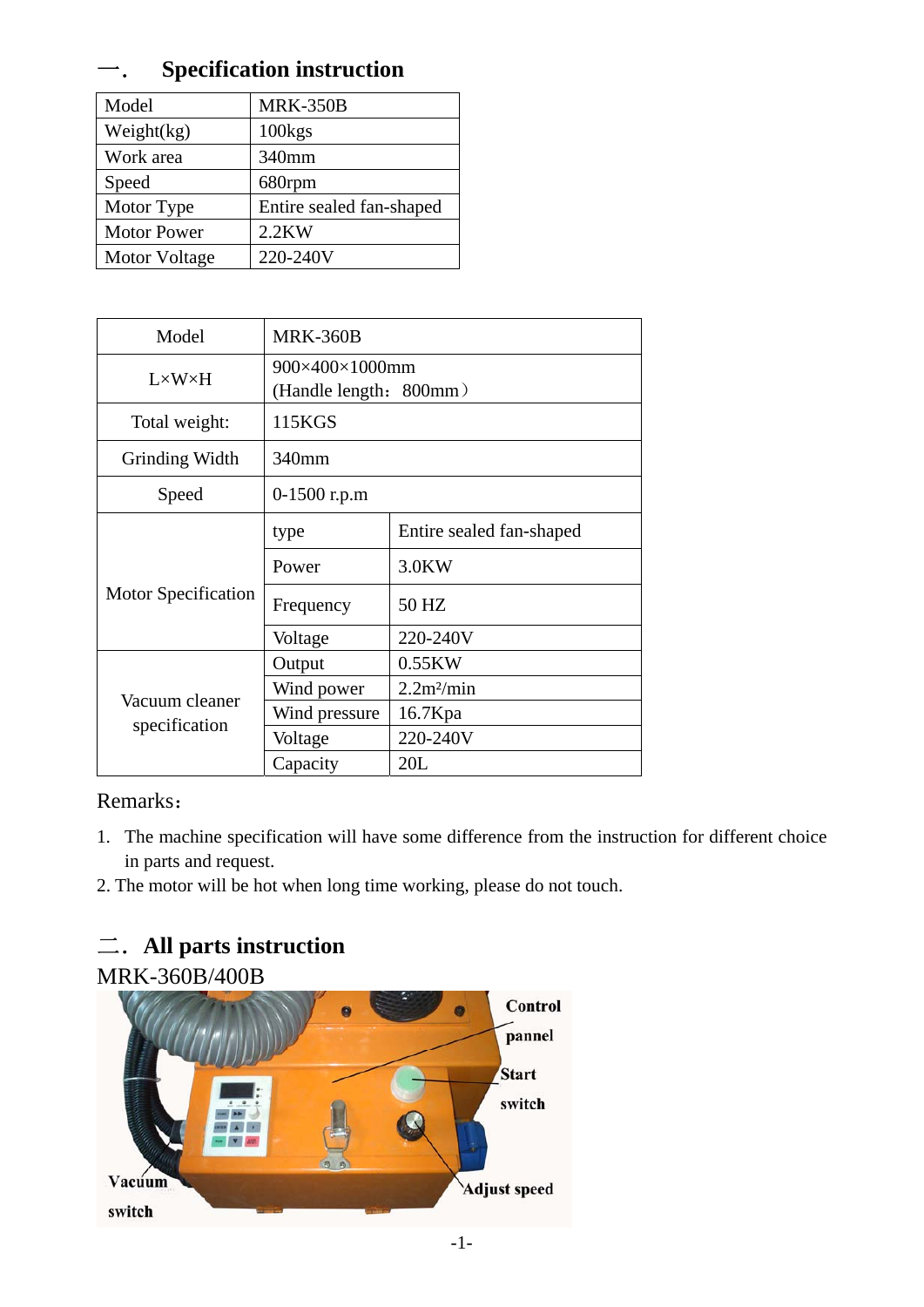

# MRK-350B

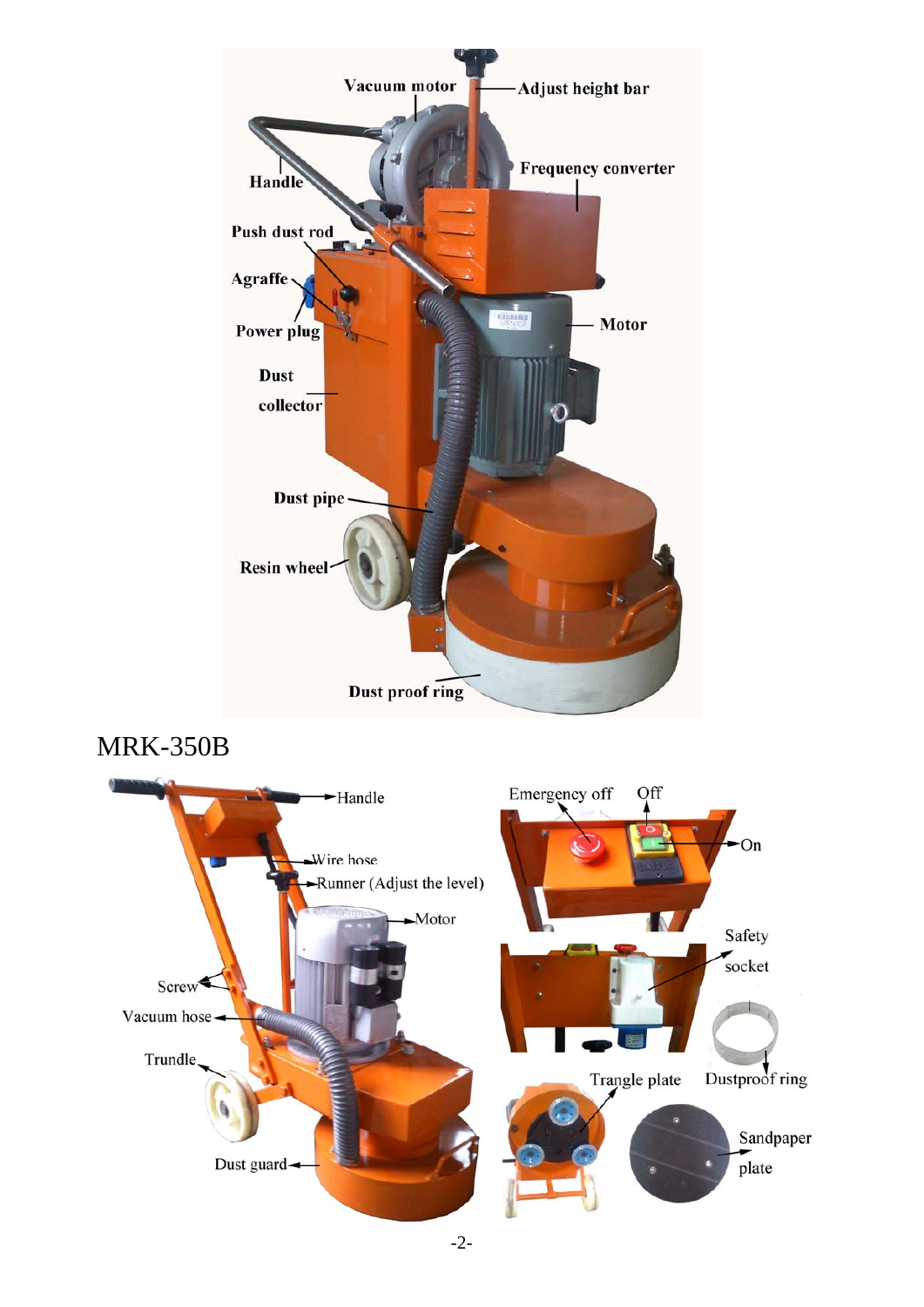#### 2. Base plate



3. Blades for machine



**Fan grinding wheel Cup wheel** 



#### 三.**Product confirmation, assemble**

#### **1**、**Product confirmation**:**Please check according to below points after getting**

#### **the machine:**

- A. Any damages during the transport?
- B. Are all the standard parts, samples and blade etc purchase in addition below completed?

| Standard parts                                      |       |
|-----------------------------------------------------|-------|
| L type 6 angle spanner size in 10mm                 | 1 pc  |
| Spanner with 2 pcs orifice $(14*17 \text{ mm})$     | l pc  |
| Spanner with 2 pcs orifice $(10*12 \text{ mm})$     | 1 pc  |
| Instruction, Guarantee card, Certificate of Quality | 1 set |
| L type 6 angle spanner size in 6mm                  | 1 pc  |

**Remark:** Standard parts and instruction all put inside the dust collector.

#### **2**、**Assemble**

A. Please take down the screws on the handle and fold the handle when you pack the machine for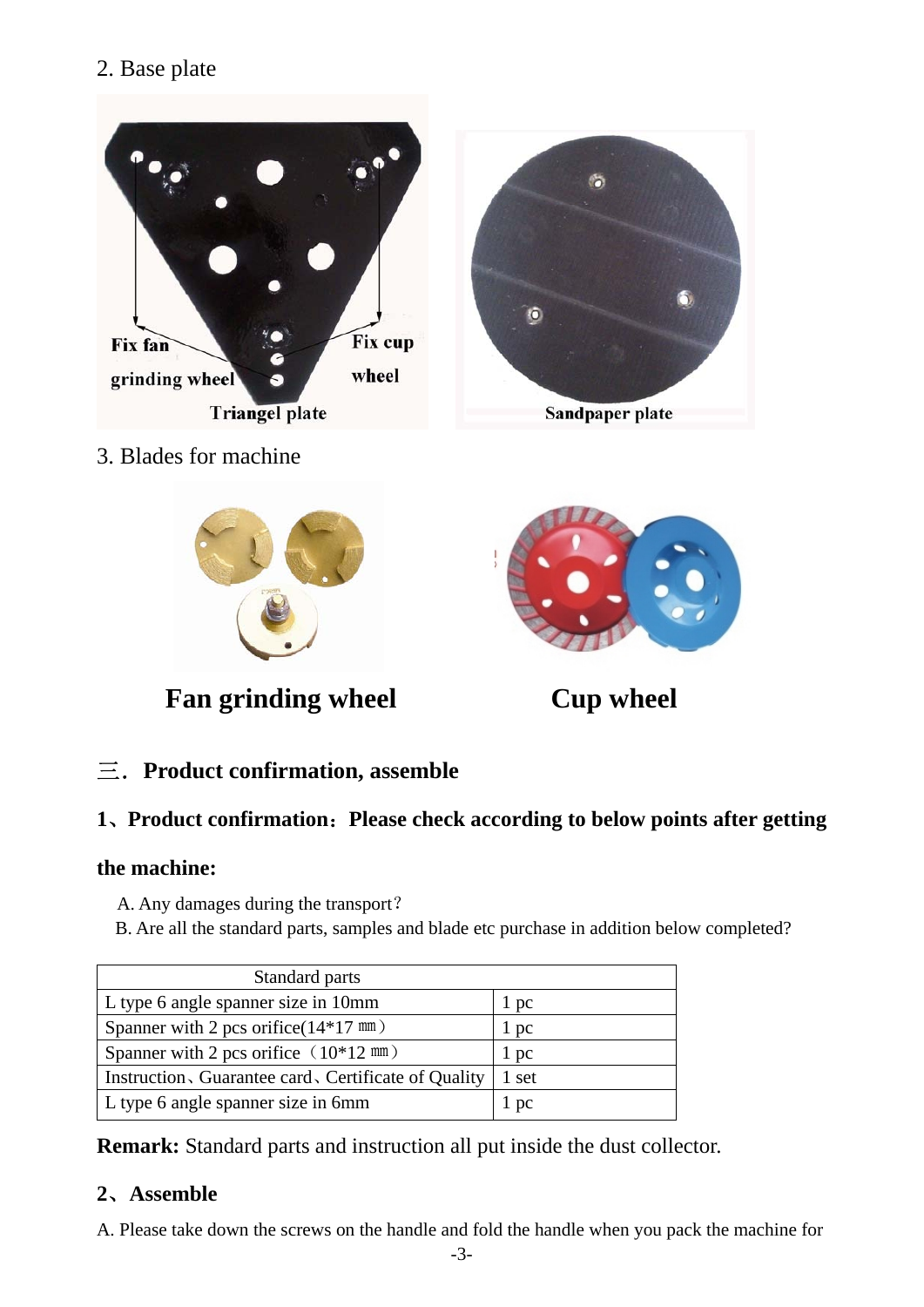transporting. After opening the package and taking out the machine, fix the machine handle with the screws.

Reference: Fold the handle it's convenient to save the space when transport by vehicle.

B. Fix the grinding blades on the trangle plate for grinding.

C. Take down the trangle plate and fix the sandpaper plate on the bottom with screw, and then put the sandpaper on the sandpaper plate for grinding.

D. Cover the dust guard with the dustproof ring.

## 四.**Start up and stop**

#### **1. Start up**

A. For MRK-360B, after the machine connecting the power, press the start switch which bottom in Green to start the machine, and then turn on the vacuum switch to start the vacuum. For MRK-350B, after the machine connecting the power, rotate the emergency off button in clockwise, and then press the green button to start the machine.

B. Please confirm the dustproof ring next to the ground, if it's away of ground, the dust will fly out when grinding.

C. To avoid overload, must press down the handle make blades which on the bottom are away of ground, then turn on the green button to start.

D. After start the machine, lay down the blade to lightly touch the ground, at the same time push the machine front and back, right and left to start grind.

#### **2. Stop**

A. For MRK-360B, press the start switch to close the machine, and turn off the vacuum switch to stop the vacuum.

For MRK-350B, press the emergency off button when something urgent happen during working; B. Before stopping the machine, let the blades be away of ground, too, and then press the red button to stop the machine.

## 五.**Attention**

Warning: Please pay attention to and comply with below mention for safety operation; Please don't let people who don' t know how to operate to operate the machine, please take the instruction with the machine all the time:

#### **1. Before operation**

A. Please do not use the machine at outdoors in the rainy day, in a wet place, and place that the water and oil easily to inflow, otherwise it will get an electric shock accident.

B. Before operation, please confirm: Any damage for wire, connector of the switch, condition of plug and all screw; blade type, condition of the wear and tear and so on.

C. This machine is used for grinding machine-finishing, especially don't use in the very accidented ground. When the machine has abnormal shake during using, it may result in breaking down. And when use in the very rugged ground, the machine will lose balance, and result in the accident.

D. Any metal like drainpipe and steel reinforcing, please operate after knocking out by hammer or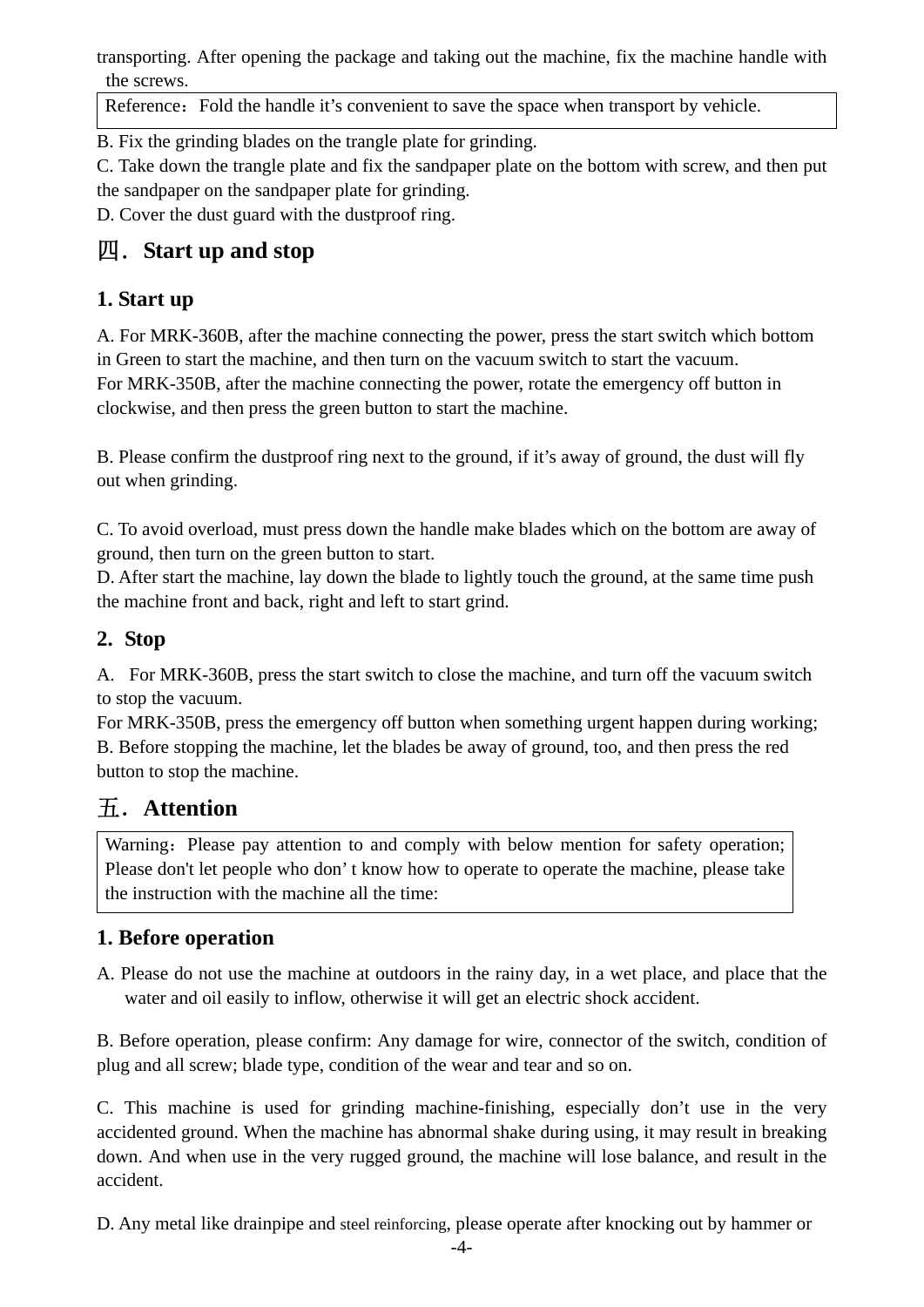remove by handle machine.

#### **2. Operations**

A. When operation, to keep safe, must wear safety helmet, wear safety shoes, in addition, wear face mask and earplugs if it's necessary according to the operation condition.

B. The machine is without anti-explosion construction, so absolutely don't put the tinder of petrol, diluent and gas etc. beside.

C. Regarding the noise, please comply with relative rules in local, don't incommode people around.

D. Absolutely don't touch the motor when it's on work, otherwise it's easy to scald; don't touch the blades, it's very hot too; Check and replace the blades after they full cooling.

E. When grind in the polyurethane resin ground, the large resistance will result in engine over work, engine over work will make the machine stop; if you still use it, the engine will burn down.

F. Expendable such as blades must use the parts of our company or the appointed products by our company; if use other products, it may damage the capability of machine and the machine may disrepair; badly, it will injure operator's body. So the accident happens when use the parts of other companies, it don't belong the range of product quality.

G.. If find bad running or unusual condition during using the machine, stop operating shortly, examine and repair it after confirming the safety.

## 六.**Daily check and maintenance and scheduled Maintenance**

#### **1 Usual checking standard**

To use the machine under the good condition, please take careful check and maintenance as follows:

| Checking time                                                                            | Working | Use $20$ | Use $50$ | Use $150$ | <b>Use 300</b> |
|------------------------------------------------------------------------------------------|---------|----------|----------|-----------|----------------|
| Checking items                                                                           | day     | hours    | hours    | hours     | hours          |
| 1, Clean all parts and the check and<br>maintenance of the fastener parts                | Check   |          |          |           |                |
| 2, Blades confirm                                                                        | Check   |          |          |           |                |
| 3. The check and maintenance of the bottom<br>Armor plate                                | Check   |          |          |           |                |
| 4. The check and maintenance of the dust<br>guard and interface of vacuum hose           | Check   |          |          |           |                |
| 5. Check the power, wire and plug                                                        | Check   |          |          |           |                |
| $6\sqrt{ }$ Check the engine switch                                                      |         | Check    |          |           |                |
| 7. Check, adjust and replace the elastic of<br>the feed belt                             |         |          | Check    |           | Replace        |
| 8. Overhaul and maintenance                                                              |         |          |          |           | *Check         |
| Remarks: Where the check and replacement mark with "*" all need expertise to conduct, so |         |          |          |           |                |
| please contact with our technical department.                                            |         |          |          |           |                |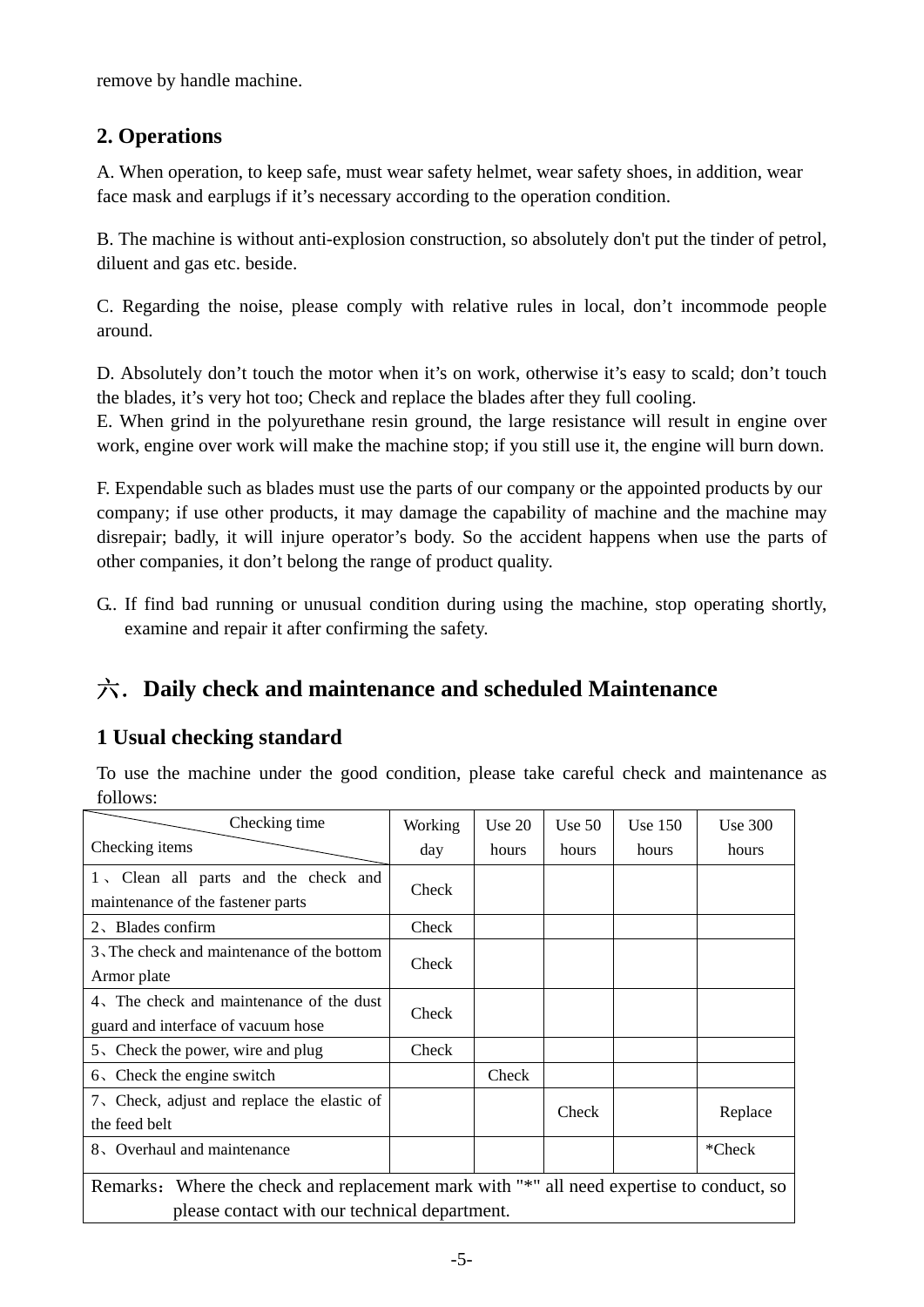#### **2**、**Conveyor belt check and adjust**

◆Conveyor belt will extend or loosen for long time using, and it will cause the blades can't get

- the power from the motor fully, please check the Elasticity of conveyor periodically and adjust it. A.Elasticity
- ◆Elasticity check is to press the middle pulley of conveyor belt by finger, about 5-8mm of the elasticity is suitable.

Note: New conveyor loose quite quickly, so it should be adjusted early.

Attention: Aging and stretched-out belt with tear and breakage, must replace 3 pieces belt together, origin belt from factory has quality guarantee, and purchasing factory origin belt is our suggestion.

## 七.**Breakdown and bad operation check**

#### **Electric Motor out of work**

◆Motor can't start up after turning on the green button, please confirm according to below methods, then check and deal with.

Attention: Power supply confirm, wire match, check, adjust and repair the electric motor part please let people who get the operation certification of electrician carry out.

| Checking place                                                        | Corresponding solving method                                                                                                                                                                                                                                                                    |  |
|-----------------------------------------------------------------------|-------------------------------------------------------------------------------------------------------------------------------------------------------------------------------------------------------------------------------------------------------------------------------------------------|--|
| 1. If power supply for the<br>machine is<br>right<br>and<br>accordant | $\bullet$ Confirm the power supply with power<br>$\blacklozenge$ In addition it need 220-240V power<br>$\blacklozenge$ Power supply above 10A<br>$\blacklozenge$ Please confirm                                                                                                                 |  |
| $2\sqrt{1}$ If the connect of power<br>supply wire is correct         | Please confirm the rubber plug and naked wire plug really connect<br>well with the connector broad, power supply plate (switch).                                                                                                                                                                |  |
| 3. If the fuse of power<br>supply burn out                            | Short circuit and overload cause the fuse burn out, take out the fuse,<br>replace new fuse after confirming the safety.                                                                                                                                                                         |  |
| and<br>switch<br>Motor<br>$4 \sim$<br>damage                          | Once keep working under the usual over load condition, the touch<br>point of switch and motor will burn out, please confirm if the switch<br>touch point and motor (blades part) run.                                                                                                           |  |
| $5 \times$ If the connect point<br>loosen, and the wire cutoff        | ◆ Power line pull badly will cause inner wire cutoff.<br>◆ Please confirm by power on test.<br>$\blacklozenge$ Don't connect by resolution using the naked rubber plug, when<br>connect the power supply plate.<br>$\blacklozenge$ Please confirm the assembly for rubber plug wire is correct. |  |